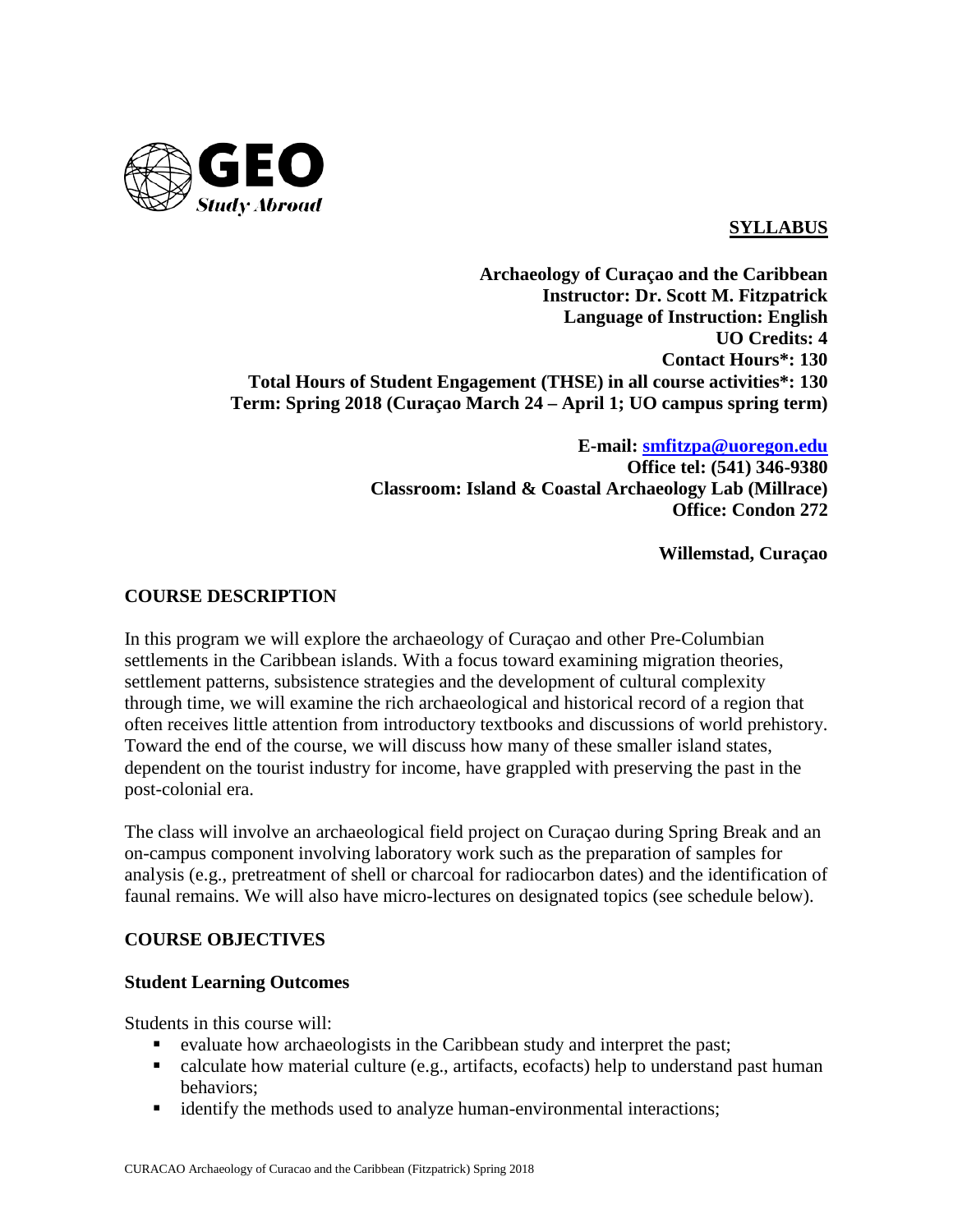- explain how humans on Curaçao and the Caribbean adapted to different island environments;
- outline the consequences of European contact on native populations.

# **INSTRUCTIONAL METHODOLOGY**

The course comprises a mixture of hands-on field activities in Curaçao, including archaeological survey and excavation, laboratory processing of finds, coupled with guest and instructor lectures in Curacao. Classroom activities post-fieldwork on campus at UO will include lecture and group discussions of readings and films as well as preparation of samples for radiocarbon dating, ceramic petrography, and stable isotope analysis.

| <b>Activity</b>                    | <b>Points</b>    | $\frac{6}{9}$ |
|------------------------------------|------------------|---------------|
| Fieldwork participation (Curacao)  | 100              | 33.3          |
| Laboratory participation (Curacao) | 50               | 16.6          |
| Laboratory work (UO)               | 50               | 16.6          |
| Research paper                     | 100              | 33.3          |
|                                    | 300 Total points | 100%          |

# **METHOD OF EVALUATION (GRADING)**

## **Participation**

The overall success of the course in part depends on the participation of students enrolled. You are expected to keep up with the assigned readings each week, actively engage in lecture and discussion, and demonstrate a willingness to learn the material presented.

**Research Paper** – a research paper on a topic of your choosing (10-12 pages) will be due during the first Monday of finals week. Please see me to discuss suitable topics if you are finding one difficult.

## **Grading Policy**

The correlation between points and letter grades is:

|                                     |  |  |  | $A+98-100$ B + $88-89$ C + $78-79$ D + $68-69$ F 59 and below |
|-------------------------------------|--|--|--|---------------------------------------------------------------|
| A 93-97 B 83-87 C 73-77 D 63-67     |  |  |  |                                                               |
| A- 90-92 B- 80-82 C- 70-72 D- 60-62 |  |  |  |                                                               |

The expected distribution of grades is ca. 25% A, 45% B, 20%-25% C, 5-10% D and F

## **If the class is taken P/NP, a C- or higher is required to pass the course.**

**Student Contact Hours = 130**

## **Expected levels of performance:**

A: students demonstrate a detailed knowledge of the course material, including major historical achievements in the field, survey and excavation methodologies, analytical procedures, and theoretical concepts; a demonstrated ability to integrate this material within an analytical framework.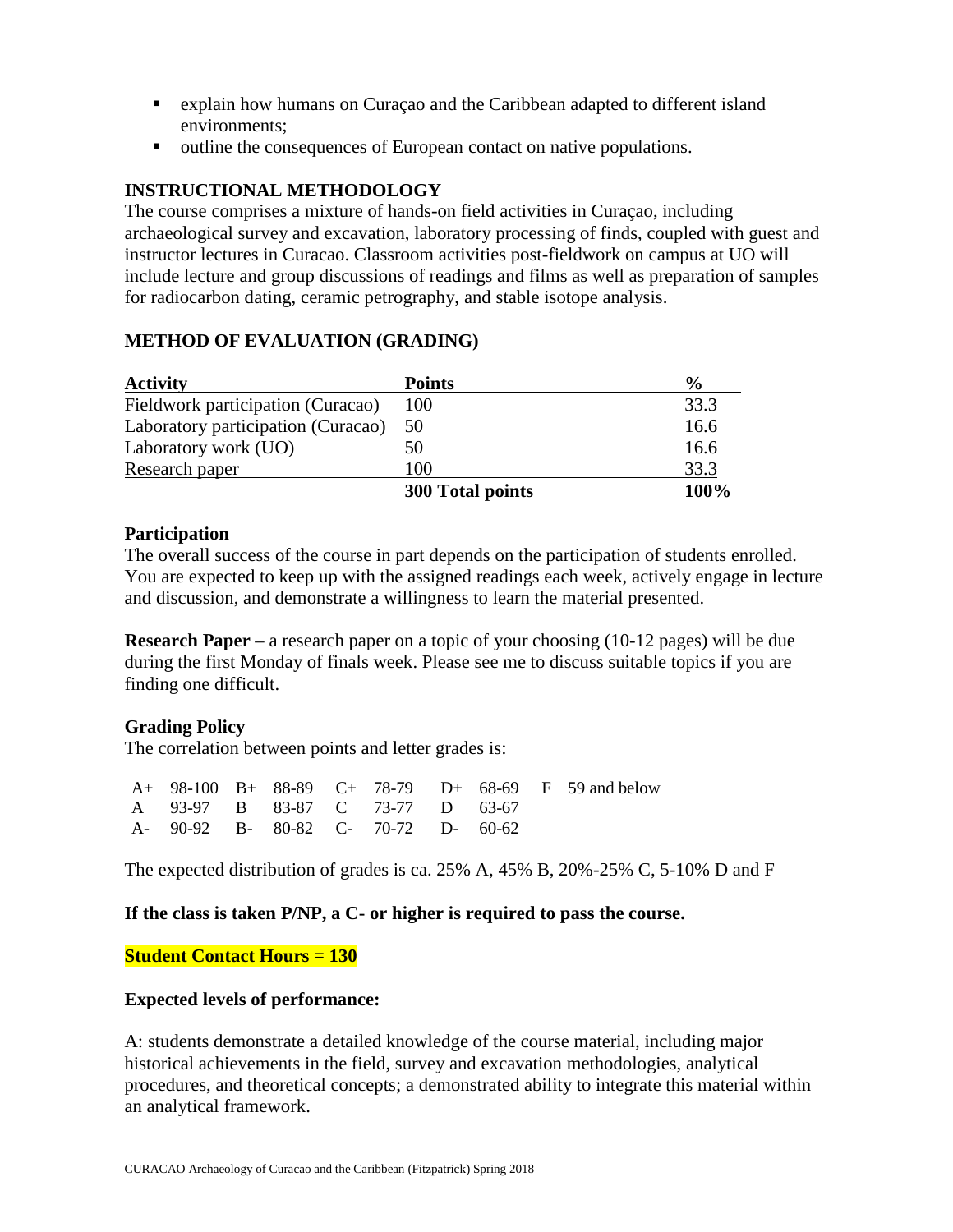B: students demonstrate substantive knowledge of the course material, including major historical achievements in the field, survey and excavation methodologies, analytical procedures, and theoretical concepts; an ability to integrate this material within an analytical framework.

C: students demonstrate reasonable knowledge of the course material, including major historical achievements in the field, survey and excavation methodologies, analytical procedures, and theoretical concepts; an adequate ability to integrate this material within an analytical framework.

D: students demonstrate basic knowledge of the course material, including a including a subset of major historical achievements in the field, survey and excavation methodologies, analytical procedures, and theoretical concepts; a basic ability to integrate this material within an analytical framework.

F: students demonstrate minimal knowledge of the course material; make little or no effort to integrate this material within an analytical framework; poor written communication skills; an inadequate ability to integrate this material within an analytical framework.

## **POLICY ISSUES**

#### **Missed Assignments/Quizzes etc…**

There will be no makeup of missed quizzes or assignments except as defined by the official University policy on excused absences, which are anticipated or emergency. Anticipated absences must be cleared with the instructor before missing class. Emergency absences consist of illness, injury, or serious illness or death in the family.

## **Cheating and Academic Dishonesty**

Assignments in this class are intended to assess your individual knowledge and understanding of the subject material addressed in this class. Therefore, cheating or plagiarism in any form will not be tolerated. The work you present must be your own. Individuals involved in an act of academic dishonesty will be forwarded to the Office of Student Conduct and if circumstances warrant, fail the course. If you have any questions about what constitutes academic integrity, please see the Code of Student Conduct at: uodos.uoregon.edu/StudentConductandCommunityStandards/StudentConductCode/tabid/69/ Default.aspx

## **Incompletes**

In this course, an incomplete grade will be used in accordance with the official university grading policy, which can be found at [http://registrar.uoregon.edu/incomplete\\_policy](http://registrar.uoregon.edu/incomplete_policy)

#### **Open Learning Environment**

The intention and structure of university level courses are to provide open, thoughtful forums for a wide variety of topics. While discussing these topics, students shall not discriminate on the basis of "The University of Oregon affirms and actively promotes the right of all individuals to equal opportunity in education and employment at this institution without regard to race, color, sex, national origin, age, religion, marital status, disability, veteran status, sexual orientation, gender identity, gender expression, or any other consideration not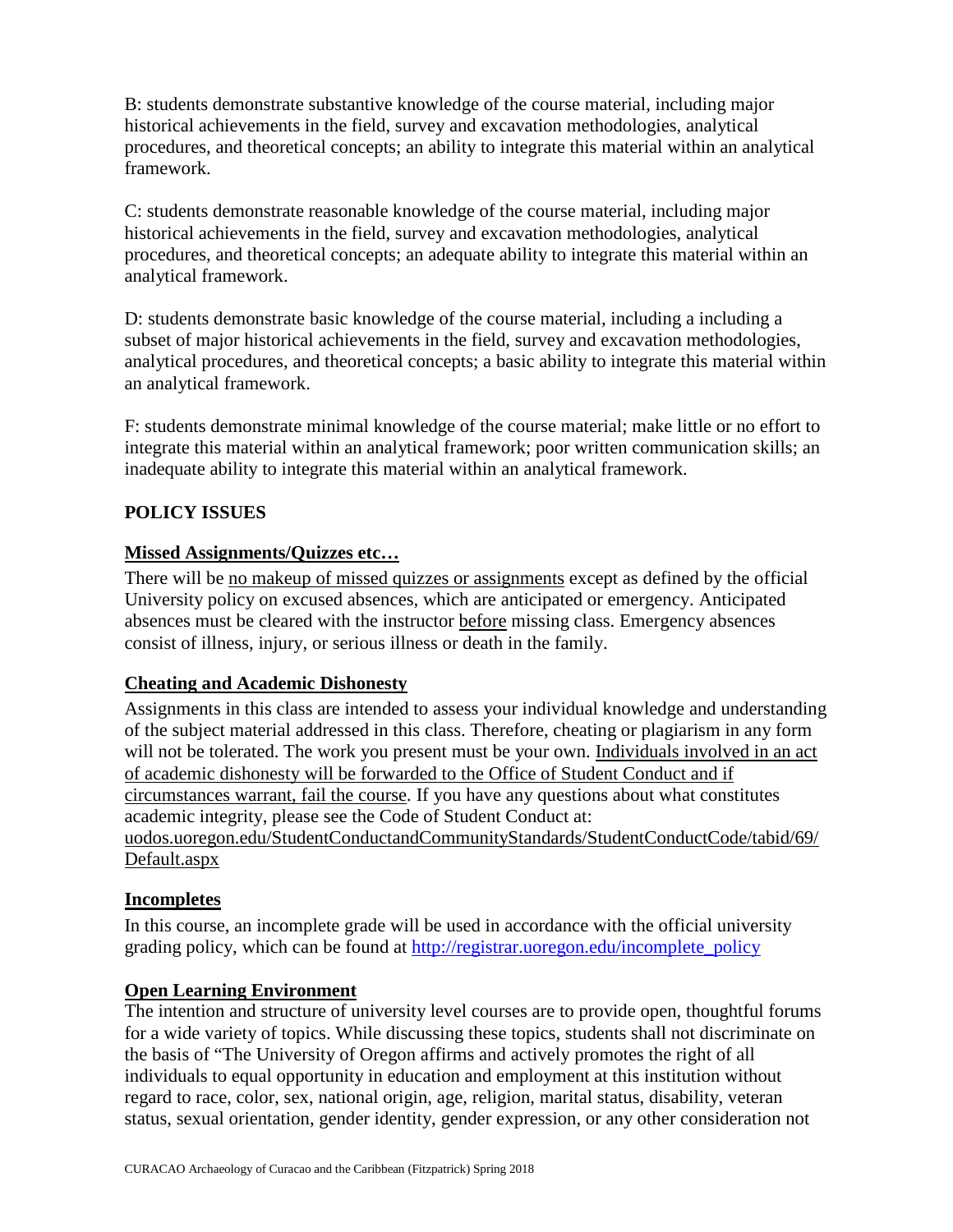directly and substantively related to effective performance. This policy implements all applicable federal, state, and local laws, regulations, and executive orders" as outlined in the handbook on the Office of Affirmative Action and Equal Opportunity. <http://aaeo.uoregon.edu/AAEO%20Booklet%20Color.pdf>

## **Accessible Education**

The University of Oregon is dedicated to the principles of equal opportunity in education and accepts diversity as an affirmation of individual identity within a welcoming community. Disability is recognized as an aspect of diversity integral to the university and to society. Please see the following link for more information: http://aec.uoregon.edu/

## **University Career Center**

The Career Center exists to provide career and job search services and resources to UO students and alumni. Our mission is to help you develop long-term career goals and strategies, facilitate self-exploration and discovery, connect with potential employers, and empower and challenge you to fulfill your potential. We look forward to serving as your advocate as you pursue an inspired and fulfilling future. The UO Career Center is a part of the Division of Student Affairs and has offices in Hendricks Hall on the UO campus and in the White Stag Block at the University of Oregon in Portland. Please see the following link for more information:<http://career.uoregon.edu/>

# **COURSE OUTLINE**

| $3/24 - 4/1$   | <b>Curaçao fieldwork and preliminary laboratory analysis</b>                                            |
|----------------|---------------------------------------------------------------------------------------------------------|
| Week 1:        | <b>Introduction to Caribbean Archaeology</b><br>Fitzpatrick (2015); Fitzpatrick et al. (2015)           |
| Week 2:        | <b>Environmental and Geographical Background</b><br>Wilson $(Ch. 1)$                                    |
| Week 3:        | First Colonization: The Lithic and Archaic Ages (ca. 6000 – 500 BC)<br>Wilson $(Ch. 2)$                 |
| Week 4:        | The Ceramic Age (ca. 500 BC $-$ AD 1400): Migration and Settlement<br><b>Patterns</b><br>Wilson (Ch. 3) |
| Week 5:        | The Ceramic Age: The Southern Lesser Antilles<br>Hofman et al. (2008)                                   |
| Week 6:        | The Ceramic Age: The Northern Antilles and the Emergence of the Taino<br>Wilson (Ch. 4)                 |
| <b>Week 7:</b> | <b>Interaction Spheres: Evidence and Non-Evidence</b><br>Wilson $(Ch. 5)$                               |